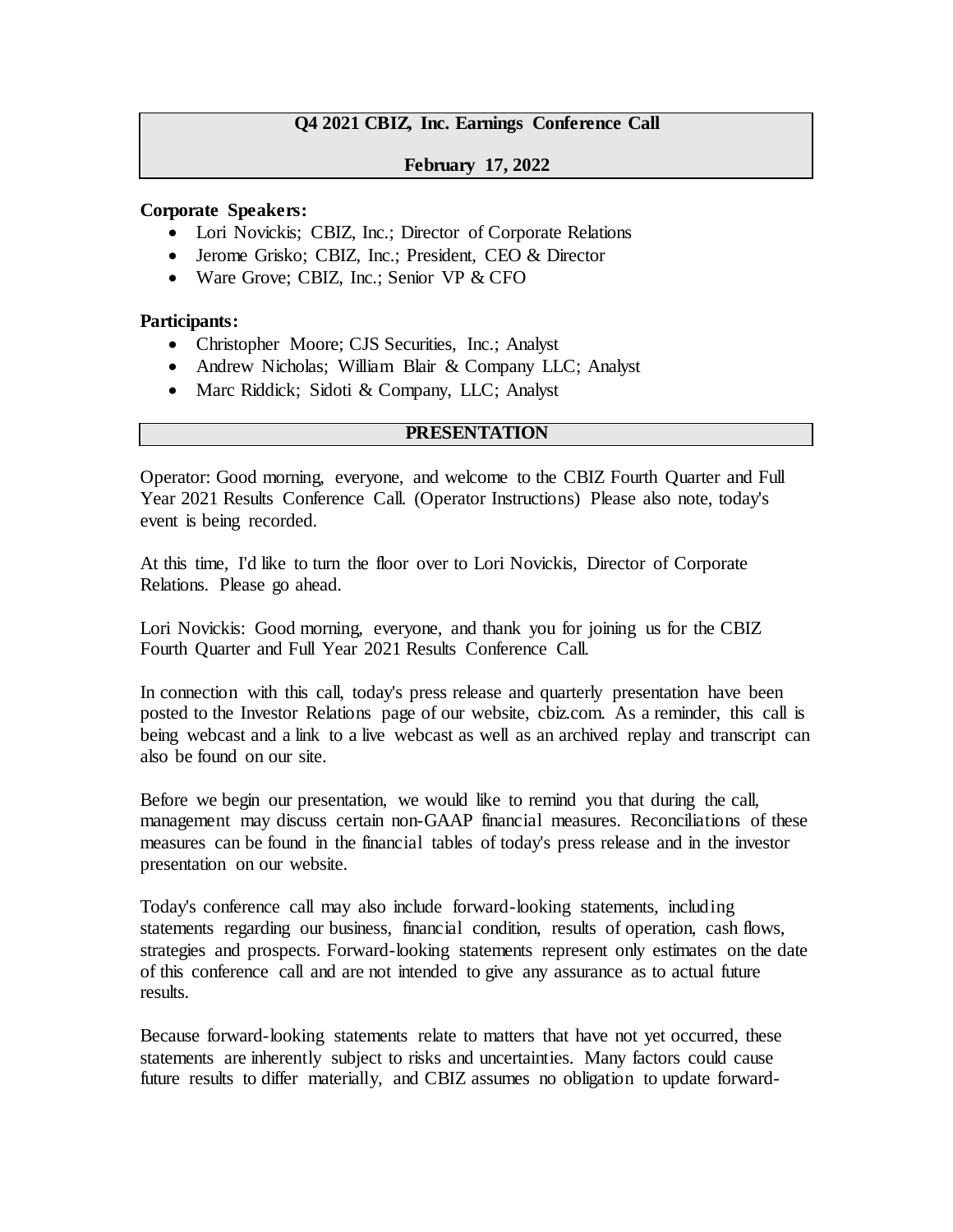looking statements. A more detailed description of such factors can be found in the filings with the Securities and Exchange Commission.

Joining us for today's call are Jerry Grisko, President and Chief Executive Officer, and Ware Grove, Chief Financial Officer.

I will now turn the call over to Jerry for his opening remarks. Jerry?

Jerome Grisko: Thank you, Lori. We're proud to share our fourth quarter and full year results for 2021 and our outlook for this year.

From nearly every measurable perspective, 2021 was at or near our strongest performance in recent history. Most notably, for the full year, total revenue was up 14.6%, organic revenue grew 7.7%, adjusted earnings per share was up 16.9%, our adjusted EBITDA improved 12.4%. Our stock price increased 47%. And with the additions of Marks Paneth announced in early January of this year, we made seven acquisitions adding over \$200 million in annualized revenue. And our strong revenue growth for the first nine months of the year continued into the fourth quarter, where our total revenue was up 15% and our organic revenue grew 9.4%.

Our full year results are the direct outcome of the strategic direction that we established for the business over five years ago, the investments that we've made to support that strategy, the fundamental attributes of our business and the commitment and character of our over 6,000 team members across CBIZ. And, of important note, our full year growth came from nearly every major service line across the business.

Our results demonstrate important alignment and focus among our team, our commitment to sustained growth and our success in 2021 provides important momentum for the coming year.

Within our Financial Services group, demand for our essential accounting and tax services remained strong throughout 2021. Our clients rely on us for these services to conduct their businesses, and they turn to us to provide them regardless of the business climate.

An important difference in 2021 versus the prior year was a significant increase in demand that we experienced for our advisory services, much of which are project based and more discretionary. We saw a decline for those services in the first half of 2020, as businesses navigated the uncertainty of the pandemic. Demand for those services began to return in the second half of 2020, and that trend continued and gained momentum throughout 2021.

We also benefited from the multiyear investments that we've been making to improve our processes, systems, tools, support and training that better equip our teams to improve pricing and profitability on our client engagements. We saw the impact of these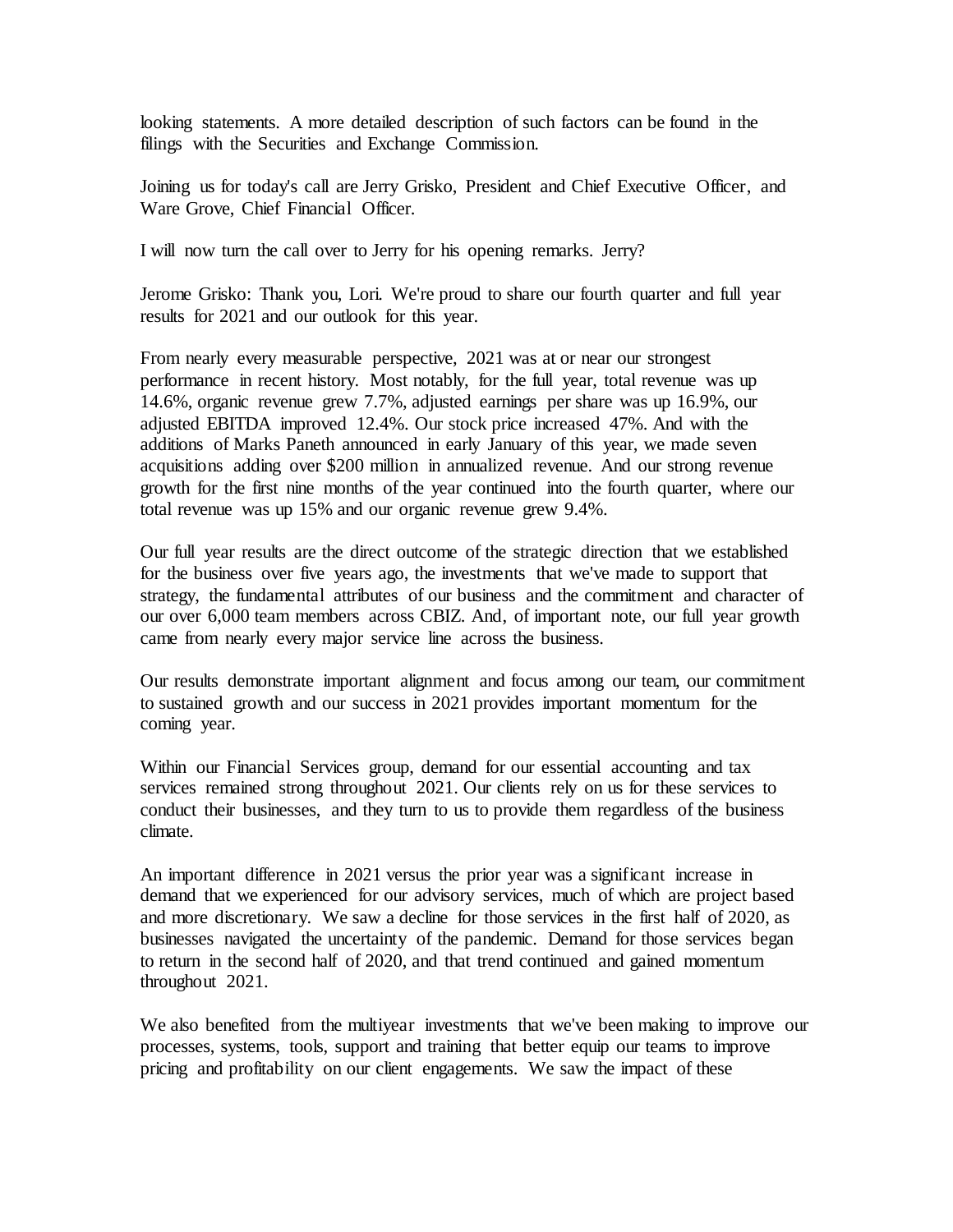investments in 2021 as more consistent and disciplined approach to pricing helped to fuel growth across many of our service lines.

One area where we experienced somewhat slower growth than in prior years was our government health care consulting business, where the rate of growth was in the low single digits. The slower rate of growth in this business was caused by a number of factors, including the loss of a large federal contract that we were awarded, but was then subsequently canceled and the number of states that had not yet fully reopened following the Omicron variant surge.

While we've proven to be quite effective when working remotely in this area, being present on-site often improves productivity and enables us to be more proactive in identifying opportunities to better serve our government clients.

Now turning to our Benefits and Insurance division. We experienced strong growth and performance across nearly every major service line, payroll being the one exception, as I will explain in a moment.

I want to start with our Employee Benefits business, where we experienced our strongest rate of organic growth in six years. Our growth in this area is being driven in large part by the investments that we've been making over the past several years to increase the number of producers, enhance and standardize the sales and marketing and services process, and leverage digital marketing strategies.

Client retention rates are over 90%, and they improved even further last year. Further, our producer count, a key growth indicator for this business, is also up by 15% over the prior year, with the new hires added through 2021.

Our Property & Casualty Insurance business also experienced high client retention rates and strong production in 2021. The commercial side of the business continues to perform well, and improved demand for our program services line bolstered our performance in this area.

Similar to our Employee Benefits business, we're also investing in standardizing our sales management processes and increasing the number of producers within our P&C business.

The Retirement and Investment Solutions business experienced similar trends with strong production contributing to growth, while favorable market conditions aided the defined contribution investment strategies components of this business. And while they make up a small segment of our Benefits and Insurance division, our advisory and project-based businesses, such as our executive search and compensation consulting business, also benefited from strong demand in 2021 and are off to a similar start this year.

Now turning to payroll. While we continue to experience strong demand for our payroll platform targeting larger clients with more complex payroll needs, the impact of the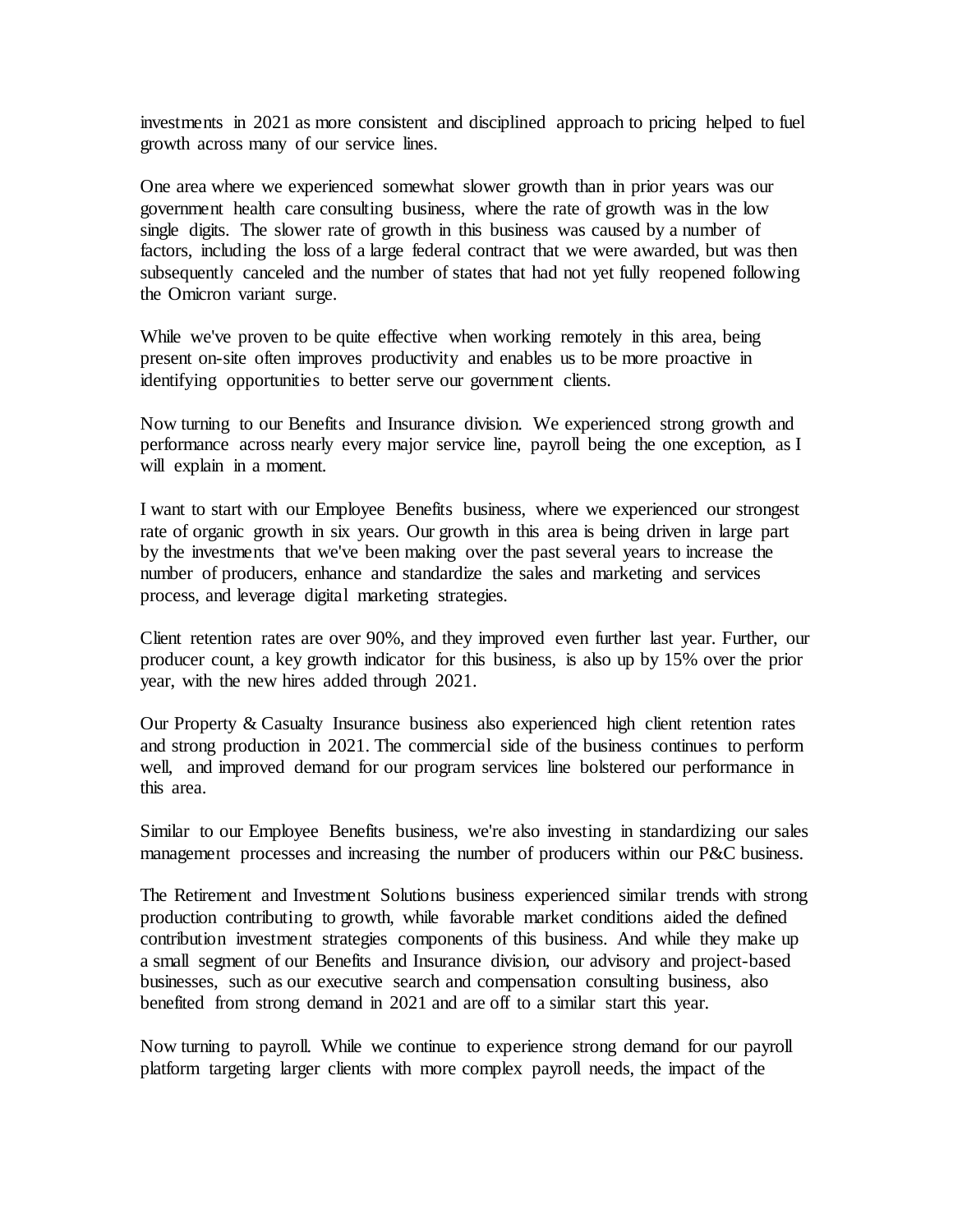pandemic on our legacy payroll platform, which generally serves our small business clients, dampened our overall performance within the service line in 2021.

Overall, as I mentioned in my opening remarks, we are exceptionally pleased with the outstanding performance of the business throughout 2021. While a number of significant factors that could impact the business climate remained uncertain for 2022, based on our strong financial performance over the past two years, the high demand for our services that we continue to experience, the investments to accelerate growth that we've made in the business, our strong balance sheet and outlook for 2022, we will once again be providing financial guidance for the year.

Similar to last year, I want to caution that we do expect more volatility in our financial results from quarter-to-quarter than we've historically experienced, due in part to the significant number of acquisitions completed in the past 12 months. As a result, we advise against comparing any given quarter to the same period in the prior year.

With this, I will turn over to Ware Grove, our Chief Financial Officer, to provide more specific details on our financial performance for the fourth quarter and the full year of 2021. Ware?

Ware Grove: Thank you, Jerry, and good morning, everyone. Let me take a few minutes to go through the highlights of our fourth quarter and full year results for 2021, and also comment on our outlook and guidance for 2022.

The strong revenue growth we reported through third quarter of '21 continued through the fourth quarter. With fourth quarter total revenue up 15% compared with fourth quarter a year ago, same unit revenue grew by 9.4% in the fourth quarter. For the full year, total revenue grew by 14.6%, with same unit revenue up 7.7% for the full year.

As we reported earlier in 2021, eliminating the second quarter net impact of the \$30.5 million legal settlement with UPMC and eliminating the \$6.3 million gain on sale of M.T. Donahoe, the wholesale insurance brokerage business that was divested in the second quarter, earnings per share adjusted for these items was \$1.66 per share for the full year, up 16.9% from the \$1.42 reported a year ago.

We will continue to say that it is our goal to achieve margin improvement of 20 to 50 basis points a year or more. In 2021, however, there were unique year-over-year COVID influenced patents to expenses. In addition, the second half of the year and particularly the fourth quarter was impacted by the seasonal nature of the midyear acquisitions we made during 2021, combined with a higher level of related acquisition fees and legal expenses. The acquisition activity that occurred in 2021 will position us for strong growth in 2022. The full year impact expected in '22 will be very accretive and this will help fuel our growth in 2022.

However, with the seasonal nature of these Financial Services businesses that were acquired during midyear '21, this caused a larger fourth quarter loss. Also, with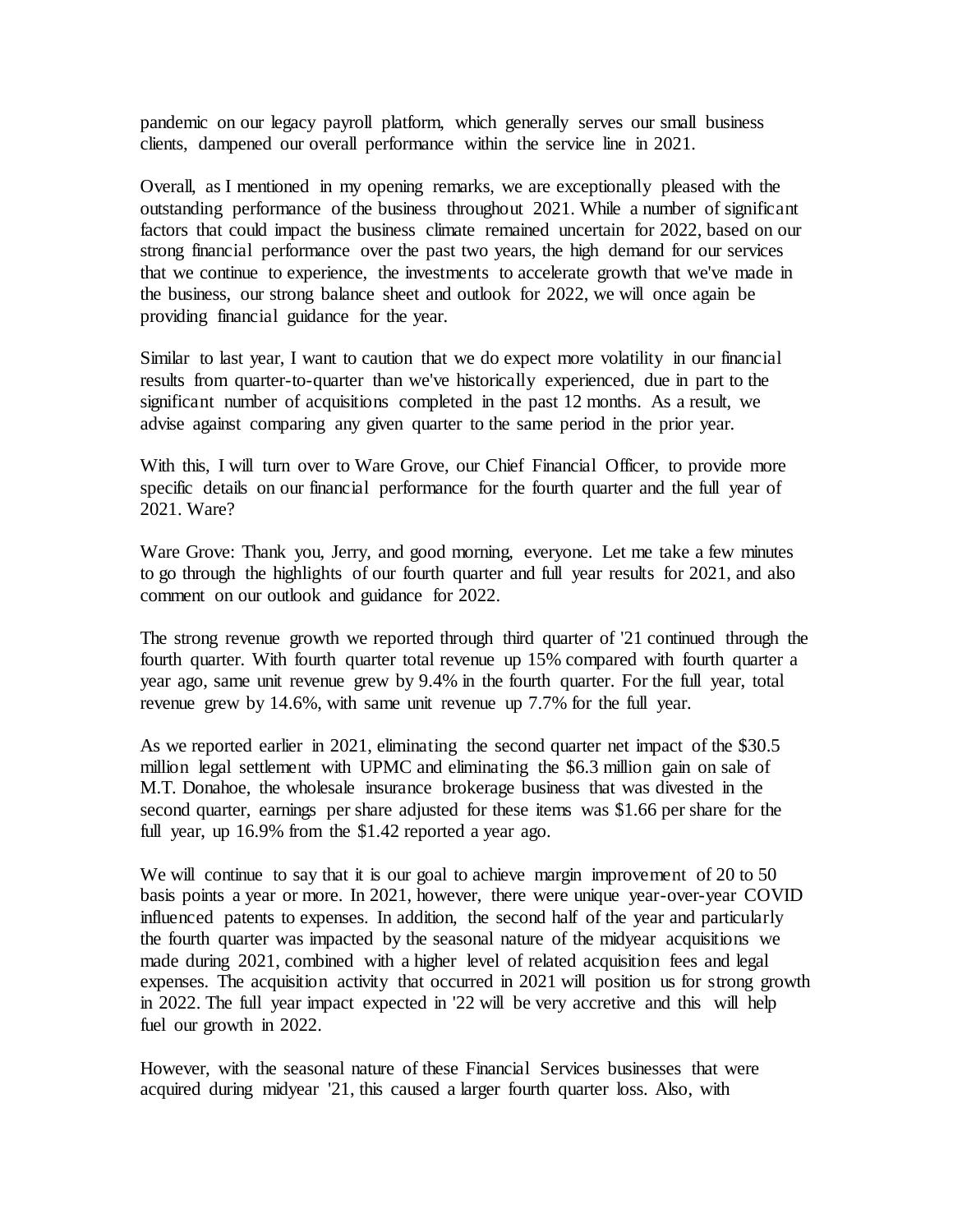heightened acquisition activity, we incurred an increased level of legal and acquisitionrelated expenses in the fourth quarter this year. And combined, these two factors impacted earnings per share by \$0.10 a share in the fourth quarter this year.

Beginning midyear '21, we also talked about the expected second half normalization of expenses, such as health care benefits, travel and entertainment, and marketing expenses. That would present headwinds in the second half of '21. When compared with a lower level of expenses during the same period of 2020, these higher expenses impacted earnings per share by \$0.04 per share in the fourth quarter compared with the prior year.

In comparison with 2020, these expenses in '21 had a negative impact. In 2022, these expenses are expected to level out at close to pre-pandemic levels, with the exception of travel and entertainment expense, where our migration to virtual and digital communications with clients and prospects is expected to result in a future travel and entertainment expense at approximately 50% to 60% of pre-pandemic levels.

Within Financial Services, total revenue grew by 18.7% in the fourth quarter and grew by 16.6% for the full year. Same-unit revenue grew by 11.7% in the fourth quarter, and for the full year, same-unit revenue grew by 9.3%. Growth was recorded across all lines of service with exceptionally strong same-unit growth reported within our advisory services, which includes private equity consulting, risk and advisory services, valuation, and others.

Within our Benefits and Insurance Services group, total revenue grew by 9.0% in the fourth quarter and grew by 11.6% for the full year. Same-unit revenue grew by 5.3% in the fourth quarter and was up by 4.6% for the year. With the exception of payroll services, all services contributed to growth.

Most notably, the Property & Casualty service line were strong market conditions, combined with strong new client business development and strong client retention factors, all favorably aligned. Within Benefits and Insurance, we're happy to see positive results gained traction with our continued investment in new business producers.

I spoke earlier on the seasonal nature of the midyear 2021 acquisitions and the impact on earnings in the fourth quarter. There is a normal seasonal pattern for these businesses to record strong first half results, followed by a relatively weaker second half. These acquisitions are performing in line with expectations and contributed 5.6% of total revenue growth in the fourth quarter and added 6.9% to total revenue growth for the full year of 2021.

Cash flow and liquidity continued to be very strong. During '21, we used \$83 million for acquisition purposes, including earnout payments on prior acquisitions. With the Marks Paneth transaction occurring in early January 2022, we used an additional \$72.5 million for a payment upon the close of that transaction.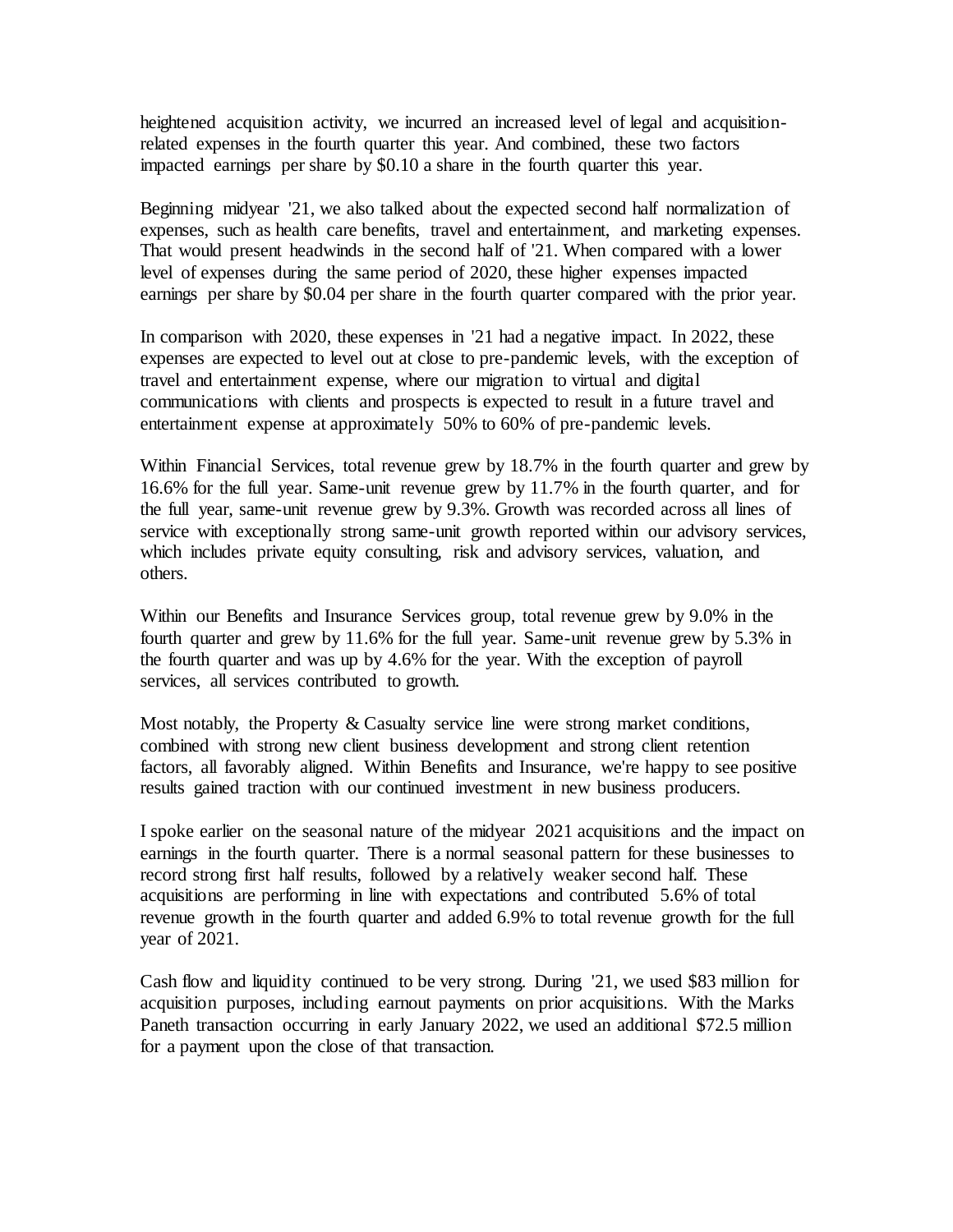During 2021, we used approximately \$97 million to repurchase a total of 3.0 million shares. Depending on a number of factors, including our future acquisition pipeline, we intend to continue to repurchase shares. Fully diluted weighted average shares for 2021 was approximately 53.7 million shares. And we expect a share count within a range of 53 million to 53.5 million fully diluted shares for 2022.

Total debt outstanding on our \$400 million credit facility was \$155 million at year-end 2021. After giving effect to the payment to close Marks Paneth in early January, the outstanding balance was approximately \$228 million.

As we indicated during our investor call on January 12th, unutilized borrowing capacity on the credit facility was approximately \$160 million at that time with leverage measured against adjusted EBITDA at approximately 1.5x. This leaves sufficient unused capacity to enable us to continue with acquisition activities and conduct future share repurchases.

Looking forward, estimated future payments for earnouts, including future payments estimated for Marks Paneth, are \$24.5 million in 2022, \$40 million in 2023, \$43.6 million in 2024, and \$23.1 million in 2025. Capital spending for the full year of '21 was \$9 million, with \$2.5 million in the fourth quarter. We expect capital spending within a range of \$10 million to \$12 million, looking ahead to 2022.

Performance on receivables continues to be good. Day sales outstanding at year-end 2021 was 71 days compared with 72 days the prior year. Bad debt expense for the full year was 32 basis points of revenue compared with 46 basis points of revenue the prior year. The effective tax rate for the full year of 2021 was 23.8%.

Going into 2022, considering increased operating activities within New York and California, both of which have relatively higher state income tax rates, we expect the consolidated effective tax rate to be approximately 25%. But we should note that the effective tax rate can be influenced either up or down by a number of unpredictable factors.

Adjusted EBITDA was \$148.5 million or 13.4% of revenue in 2021 compared with \$132.1 million a year ago.

As we turn to 2022, there are a number of items to consider. With annualized revenue of \$75 million, the acquisitions made in 2021 will have a positive full year impact to revenue and will be accretive to earnings for the full year of 2022. The core Financial Services and Benefits and Insurance businesses are continuing to perform very well, with improved margins expected in 2022.

On January 10th this year, we announced the acquisition of Marks Paneth. The Marks Paneth acquisition is expected to contribute \$138 million to revenue growth in 2022.

In our conference call on January 12th, we outlined our expectation that due to anticipated first year transaction and integration costs, the GAAP reported earnings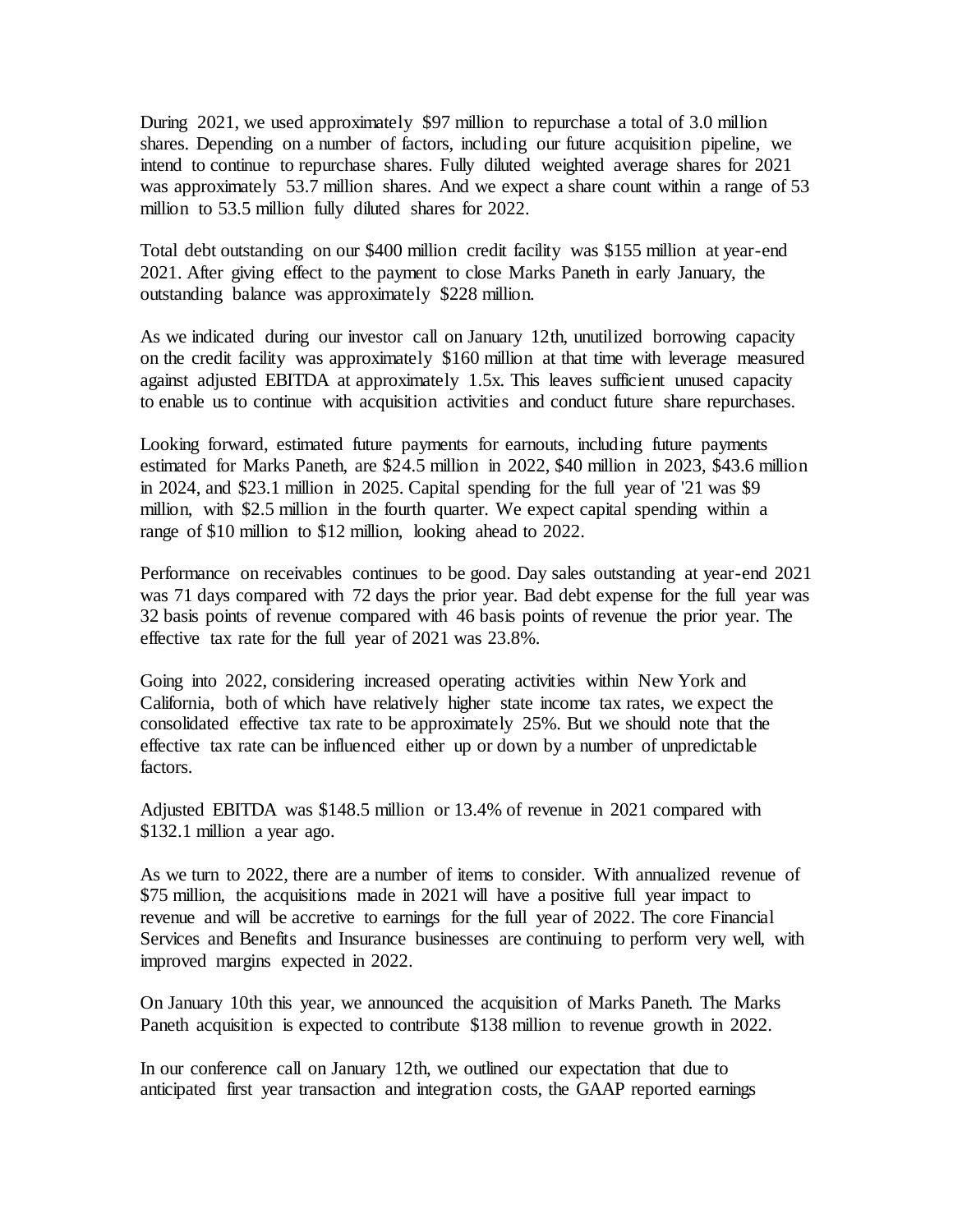impact from Marks Paneth is expected to be minimal in 2022. Adjusting to eliminate the impact of these first year costs, the expected earnings impact will be approximately \$0.10 per share. Longer term, we expect the contribution to be in the \$0.20 to \$0.25 per share range by 2025 once the initial earnout and integration activities are fully addressed.

In 2022, we expect the adjusted EBITDA contribution from Marks Paneth similarly adjusted to eliminate first year integration costs at approximately 11% to 12% incremental revenue or approximately \$15 million, growing to a range of 16% to 18% of future projected revenues by 2025.

As you look at adjusted EBITDA outlined in our release for 2021, depreciation and amortization expense was approximately \$27 million. With the expected increases associated with Marks Paneth in 2022, the level of depreciation and amortization expense is expected to increase to approximately \$34 million. We project adjusted EBITDA for '22 to increase approximately 24% over the \$148.5 million reported for 2021.

So, in summary, as we look at '22, we are projecting continued strong performance of our core business further enhanced by the impact of Marks Paneth. Revenue growth will be in a range of 19% to 21% over the \$1,104.9 million reported for 2021. The full year effective tax rate for 2022 is expected at approximately 25%. And, of course, this can be impacted either up or down by a number of unpredictable factors.

The fully diluted weighted average share count is projected within a range of 53 million to 53.5 million shares for 2022. Compared with the adjusted \$1.66 per share reported in 2021, we expect GAAP reported earnings per share in '22 to grow 14% to 16% or within a range of \$1.89 to \$1.93 per share. With the expected earnings contribution from Marks Paneth, adjusted to eliminate first year transaction and integration costs, adjusted earnings per share in 2022 is expected to grow within a range of 20% to 22% or within a range of \$1.99 to \$2.03 per share over the adjusted \$1.66 earnings per share reported for 2021.

So with these comments, I'll conclude, and I'll turn it back over to Jerry.

Jerome Grisko: Thank you, Ware. Given the importance of acquisitions on our growth strategy, I wanted to spend a few minutes on our approach to M&A, what we accomplished over the past 12 months and our outlook for 2022.

We started 2021 with one of the strongest M&A pipelines in our recent history, a testament to our ongoing investment in our internal team that focuses on identifying potential acquisitions, along with improvements in the processes and systems that support our work in this area. We also continue to see increasing interest in CBIZ as a potential partner, which is both the product of the overall acceleration of M&A activity in our industries, but also our long track record of making successful acquisitions.

We've talked before on how,on our earnings calls, about how our performance through the early onset of the pandemic created an opportunity for us to better tell our story.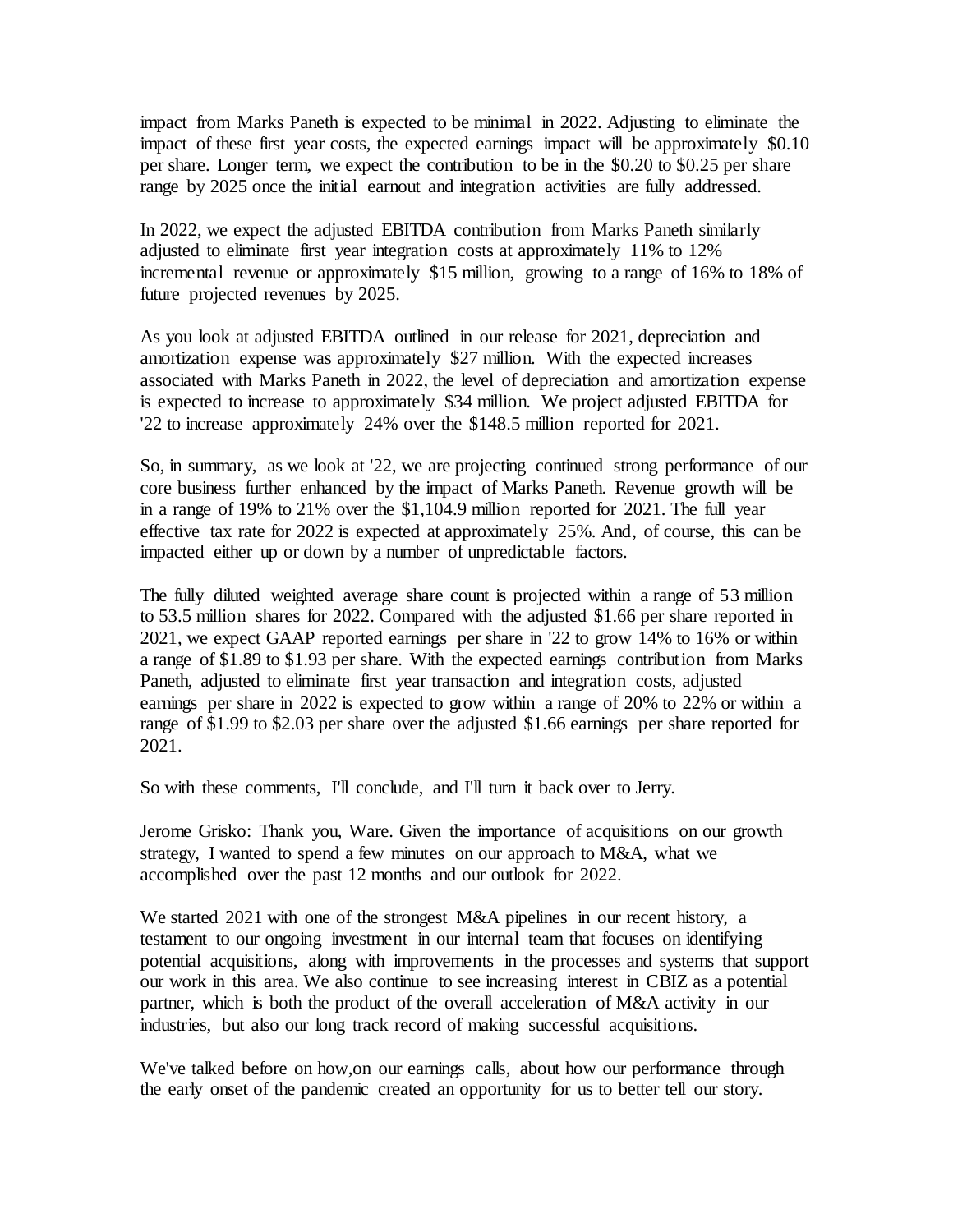Firms now see our long track record of growth and success, the resilience of our business and our ability to perform well and continuing to invest regardless of economic conditions, all of which leads CBIZ to being recognized as an acquirer of choice.

As a quick reminder of our M&A strategy, we look for acquisitions that will allow us to enter attractive and growing geographic markets, strengthen our presence, scale and capacity in our existing markets, expand our service offerings to include additional services or specialties that we know our clients want and need and to access top talent.

For the six acquisitions that we completed during 2021, totaling \$75 million in annualized revenue, each of these deals were aligned with these strategies. These acquisitions also demonstrate our ability to identify, cultivate and pursue acquisitions that will make us a stronger company and adds to our long-standing record of achieving sustained growth and delivering meaningful shareholder value, which brings me to our most recent acquisition, which caps off a year of exciting M&A activity.

A few weeks ago, we announced the acquisition of Marks Paneth, a leading accounting and tax firm with multiple locations in Metro New York, and with offices in Philadelphia, Boca Raton and Washington, D.C. This acquisition brings over 600 professionals to our team and annualized revenue of approximately \$138 million.

Similar to the transactions we completed in 2021, Marks Paneth aligns to our strategic goals around expanding our presence in attractive markets, strengthening our service offerings and adding valuable talent. One of the many reasons that CBIZ appealed to the Marks Paneth's team is the unmatched depth of expertise and breadth of services that CBIZ offers and that Marks Paneth can now bring to their clients.

Further, Marks Paneth's team recognized our commitment to continuing to invest in technologies, tools, products and services that will be necessary to bring differentiated value to our clients, while at the same time, strengthening and developing our outstanding team.

Finally, an acquisition of this size always raises questions around integration. Over the years, we've made substantial investments to continue to improve our approach and processes in this area. We recognize that the integration experience is critically important to welcoming teams to CBIZ and to realizing the desired value from acquisitions. I am confident that we've committed the resources and capacity to successfully integrate and onboard a firm with the size and complexity of Marks Paneth and similar sized firms in the future.

We've already made important progress in this short time with Marks Paneth, and we look forward to accelerating these efforts at the end of the traditional busy season this spring.

Our acquisition of Marks Paneth was a great way to begin the new year and speaks to our prospects for the future. Our M&A pipeline remains very strong, and we are constantly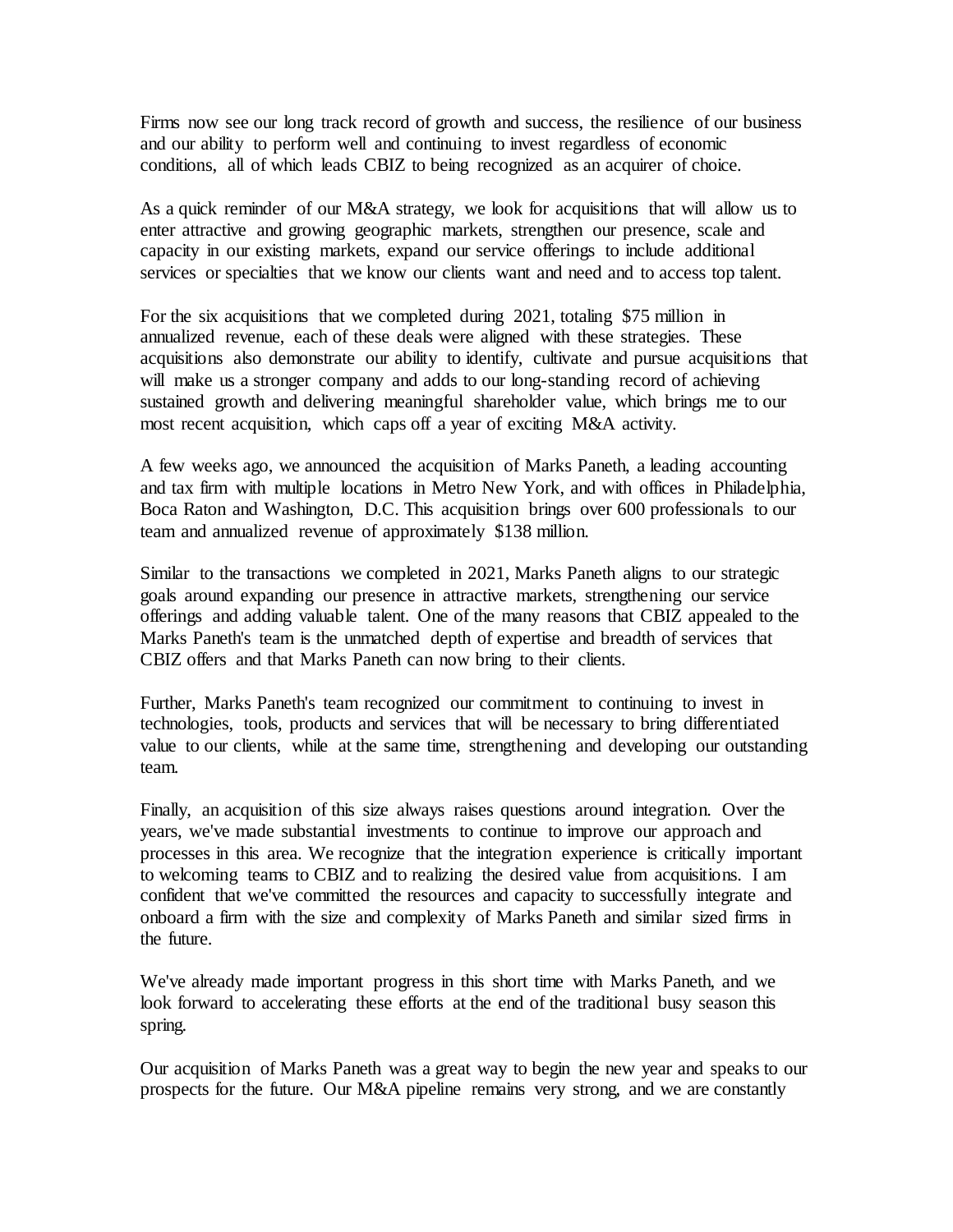speaking with new prospects. We have the financial capacity to remain aggressive in pursuing acquisitions, and we look forward to sharing more information on our success in this area during future calls.

With that, we will move to Q&A.

## **QUESTIONS AND ANSWERS**

Operator: (Operator Instructions) Our first question today comes from Chris Moore from CJS Securities.

Christopher Moore: Yes. So maybe we'll start on the same-store growth. So strong 7.7% in fiscal '21. When you look at the 19% to 21% guide for '22, kind of what are you embedding in there on the same-store growth side? And the relative contribution between Financial Services and B and I, kind of maybe you could talk to that, obviously, it was higher. Same-store growth was higher from Financial Services in '21. So maybe we just start with kind of what the same-store growth is embedded in the guide?

Jerome Grisko: Chris, it's Jerry. I'm going to step back a little bit and give a little bit of perspective on our guidance, and then we'll delve into the question a little bit deeper.

We purposely set out -- when Ware gave his comments, we purposely set out and we look at it, by the way, in this way, is we're excluding Marks Paneth -- we first exclude Marks Paneth. So if you look at our total revenue growth in our guidance for next year, it's about 6.5% to 8.5%. As we typically do, we look at that at about half organic and half acquired, right? So while there is no specific new acquisitions, we've got the wraparound impact of those deals that we did last year.

We also look to increase our margin year-over-year by 25 to 50 bps -- basis points. And within that guidance, we are actually over-exceeding the 50 basis point margin improvement.

Now you put on top of that, so that would be kind of that ongoing operations. You then layer on top of that Marks Paneth, which is approximately \$138 million in top line growth. But we'll have, as you would expect, nominal impact on our earnings next year as a result of the normal expenses associated with, onetime expenses associated with onboarding and integrating that unit. That's how we get the year-over-year guidance that we're providing.

Specifically, as between Financial Services and Benefits and Insurance, we would expect continued organic growth proportionate, relatively proportionate to what you saw this year. So again, strong organic growth within the Financial Services side. Strong contribution from both our core services there and our advisory services. And the same thing on the Benefits and Insurance side, nice organic growth year-over-year.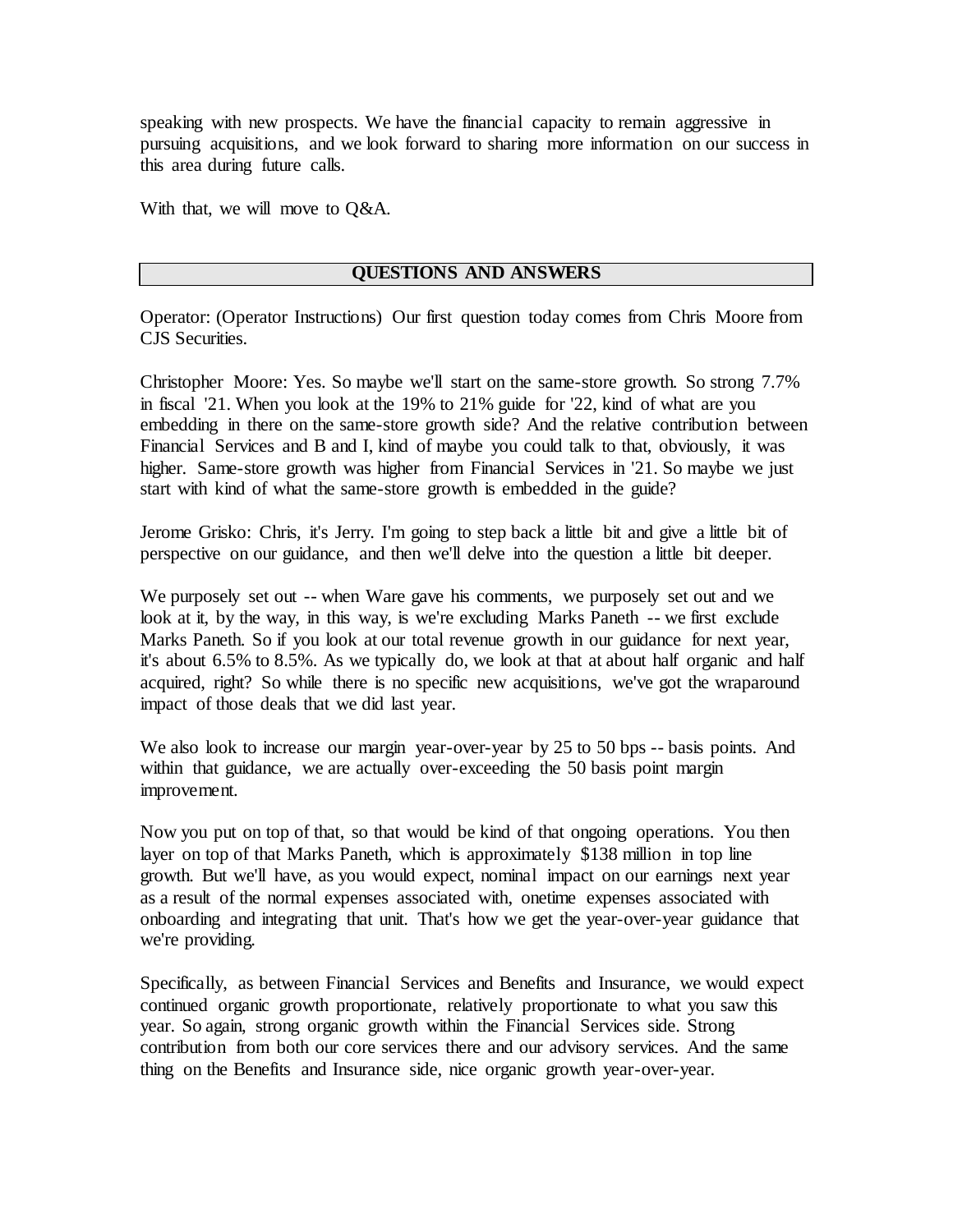And what we're really encouraged by when we look at the Benefits and Insurance side is the return on the investments and now the growth that we're seeing from those investments that we've been making in the producer team. So really pleased with the results that we saw last year, I'm very encouraged by the momentum that we have going into this year and really optimistic about how the business is going to perform into '22 as well.

Christopher Moore: Got it. Very helpful. So Marks Paneth, you're talking about \$138 million contribution this year. I'm just trying to get a sense of kind of the cross-serving cadence. Does it normally take a year or so for meaningful cross-serving to happen? Is there some low-hanging fruit that could happen in '22? Is that incremental to what you, the \$138 million, is that already kind of incorporated in there?

Jerome Grisko: No, Chris, any cross-serving that would occur in Marks Paneth would be incremental to the \$138 million. With that said, we announced that transaction, I think, on January 6. They are just beginning, and now they're full into their busy season. We typically, well, not typically, certainly in this instance, what we will do is really not overly burden them with a lot of learning around CBIZ and all the other services that they can bring to their clients. We'll begin those discussions promptly after the busy season, so kind of mid-May, early June and be working on that certainly for the remainder of the year.

With that said, I don't expect that those things don't typically happen immediately, although we have had transactions where we do have pretty significant cross-serving opportunities right in the blocks, but we don't count on that.

Christopher Moore: Got it. Last one from me. Just government health care services, you kind of walked through the reasons why low single-digit growth in '21. I guess I'm trying to understand, are you looking for better than that in '22? I know on-site helps. Are you on-site more and more these days? Just kind of a sense in terms of what you're seeing on the growth on that side.

Jerome Grisko: Yes. Remember, one of the reasons we didn't see stronger growth was that we actually were awarded, actually, we were awarded two contracts. But one really significant federal contract. We awarded it. There's an appeal process. They pulled that contract back. We don't know if it will come back or not. So we would have seen stronger growth even then in '21 on the government health care business, but for a couple of pretty unique situations.

With that said, it's difficult to predict what the government is going to do as far as bringing people back into the offices. In certain states and in certain areas, we are back and fully working side by side with our government partners on the other side of those transactions. In other cases, we're not. We've really kind of stopped trying to predict when that will fully happen. Although, yes, to answer your question, we are expecting stronger growth year-over-year than we experienced last year.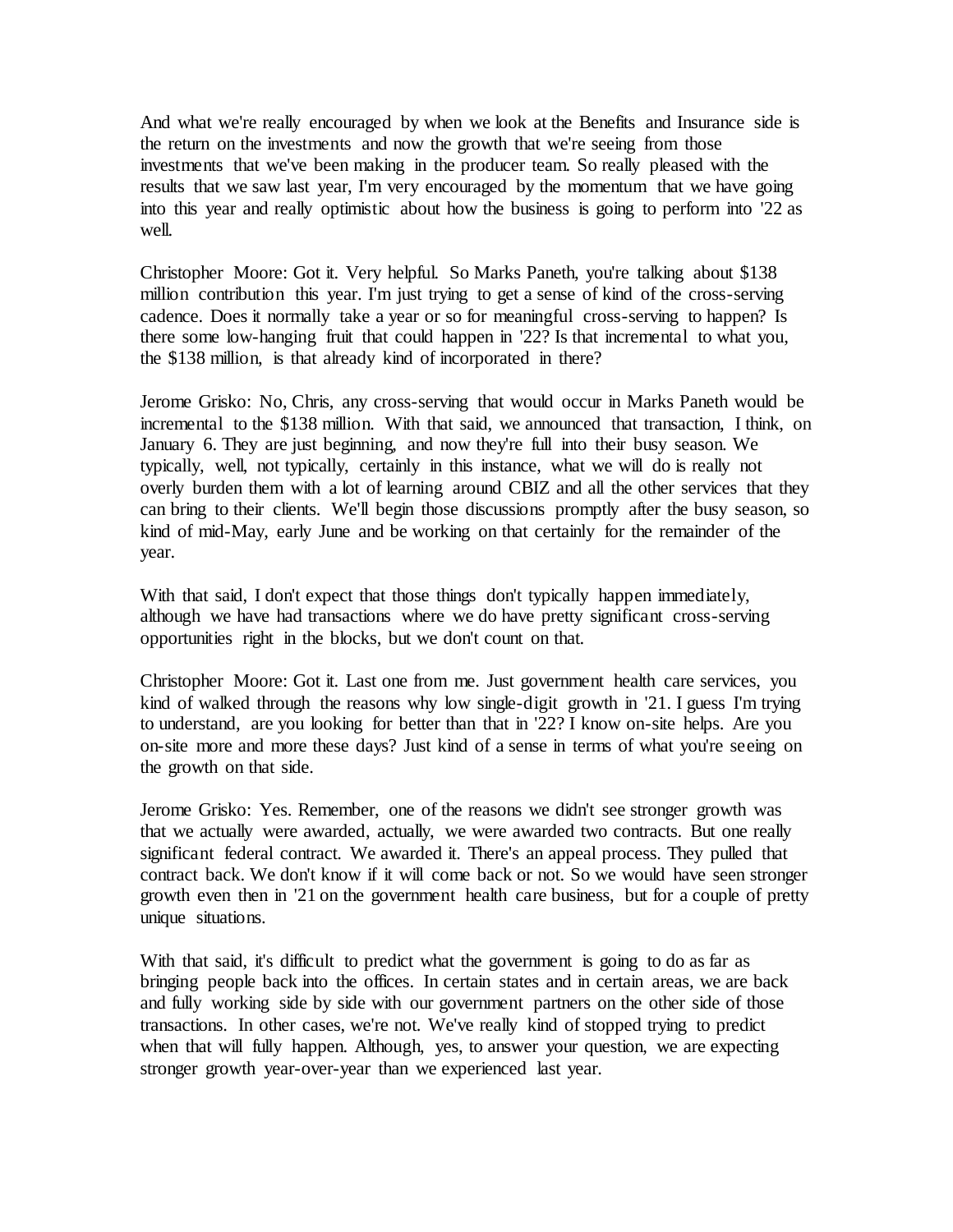Operator: And our next question comes from Andrew Nicholas from William Blair.

Andrew Nicholas: First one I had was just on recruiting and sourcing talent. In the current environment, it seems like, across the professional services space, that's top of mind for a lot of management teams. So I'm curious how that's going. How adding talent in a tight labor market is impacting your outlook for this year and beyond? And then also kind of tangentially related to that, is there -- is difficulty or any difficulty in sourcing talent or adding new employees impact how you think about the attractiveness of acquiring assets or acquiring talent?

Jerome Grisko: Yes. Thank you, Andrew. Listen, I think across the country, certainly within our industry, it is a very competitive labor market. And we're not immune to that, right? We're seeing the same thing. So I do think we provide some compelling advantages over many others in our industry. And we're working on pulling a bunch, a lot of levers to be as competitive as we can in that environment.

As far as recruiting is concerned, we've had a considerable amount of success and continuing to recruit talent across CBIZ. I will tell you the one thing, most recently, that we've really pleased with the results of is the work that we're doing through our digital outreach program. So being proactive, reaching out digitally to prospects and helping them find us and helping them learn more about us. And we've seen some real success in some areas where we've seen some attrition there in replacing talent.

With that said, the labor market is, in fact, like I said, very competitive. We are working proactively on wages and timing of wage increases, agile in our work environment, both as to where they work and how they work. I think one of our competitive advantages is the quality of the work that we are able to provide our associates as a result of our scale. So I think the type of work that they do, here, I think is often times more interesting than certainly many of the smaller competitors that we face off against.

And then always, right, we talk a lot about our culture, 93 Best Place, 93 awards for Best Places to Work last year. Very proud of our culture, and we think that's compelling as well. So while we're not immune, we're going to continue to pull a lot of levers to be as attractive as we can to the workforce that's out there.

The second question was, as it relates to acquisitions, your question was, does it change our view as to how we look at things? I will tell you, we are always looking at culture within those organizations. So we look at turnover there as well. And if we were to see an organization with a high degree of turnover, that would certainly be a note of caution for us, and we would delve deeper into that.

But the firms that we've acquired that have joined us are outstanding organizations with strong cultures, again, facing the same kind of competitive labor shortages that everyone else is. One of the kind of compelling values that CBIZ brings is our approach around sourcing talent, particularly our national recruiting offices and the success that we've had there, both on-campus and with lateral hires.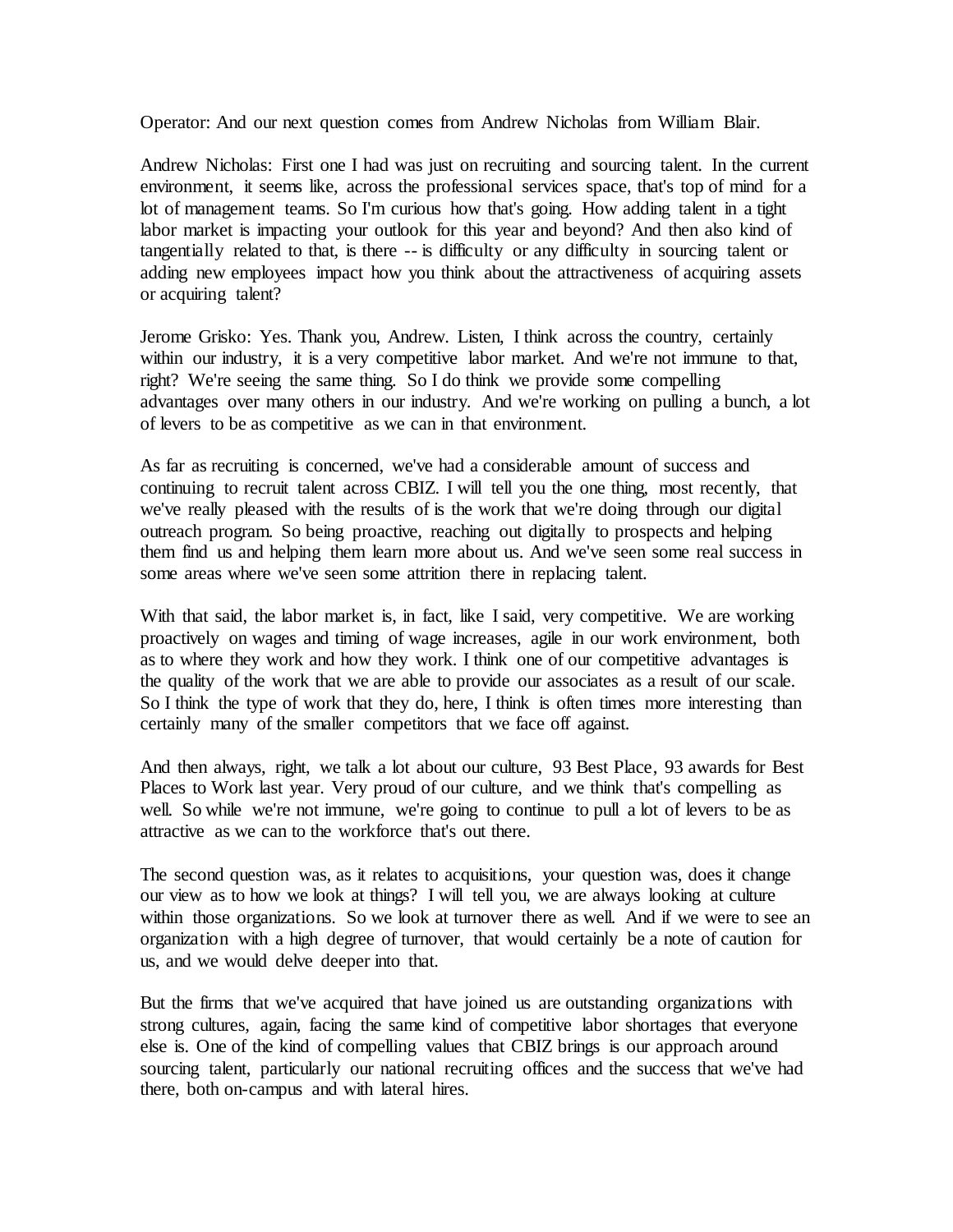And the other thing I would say that allows us to be more competitive in that area is because of our size and scale and our systems, we can share work from among offices really around the country. So where one office might be particularly challenged in a particular area, often times, we have availability in some other office. So we're able to share resources across the country, and that certainly helps as well.

Andrew Nicholas: Makes sense. No, that's really helpful. And then for my follow-up, you touched on government health care consulting a bit. But maybe to speak to another piece of Financial Services and kind of the outlook for '22 organically. Obviously, M&Arelated activity was really strong in 2021. Is that something that you're expecting to slow down just given the difficult comps? Or how are you thinking about advisory solutions in 2022, given all those dynamics?

Jerome Grisko: Okay. So there were a number of questions there, Andrew. Let me make sure I understand. So I'm going to, if I heard you correct, at the end, you're saying within all of the growth that we experienced within Financial Services, what is our view on advisory services for 2022?

Andrew Nicholas: Yes. Sorry. I'm just asking, obviously, M&A and private equity investments were elevated last year. And so I'm just wondering, as you're looking ahead to organic growth within project-based work and advisory solutions, in particular, how you're thinking about those difficult comps and kind of the persistence of that kind of investment cycle or mega cycle within private equity investments impacting your business next year?

Jerome Grisko: Yes, that's a great question because we look at that very carefully. Look, what I will say is we're headed, we're off to a really strong start this year. So we had a very favorable climate for transaction type work last year that obviously bolstered our organic growth and contributed significantly to the results that we posted. We're seeing strong demand continue across the board really for our advisory transaction type of services. We typically have about 90- to 120-day visibility at best into that area. So that's what we're really commenting on now.

Beyond that so, we really don't know, right? So long as the business climate remains favorable, there'll be a high demand for those types of services, and we will continue to enjoy success there. If they slow, if it slows, then obviously, that area will slow a little bit. So we are somewhat more vulnerable to the outlook of the business climate and the amount of transaction work certainly as it relates to those advisory services. But even when they slow, we typically do pretty well. It obviously would slow our growth a little bit.

Operator: (Operator Instructions) Our next question comes from Marc Riddick from Sidoti & Company.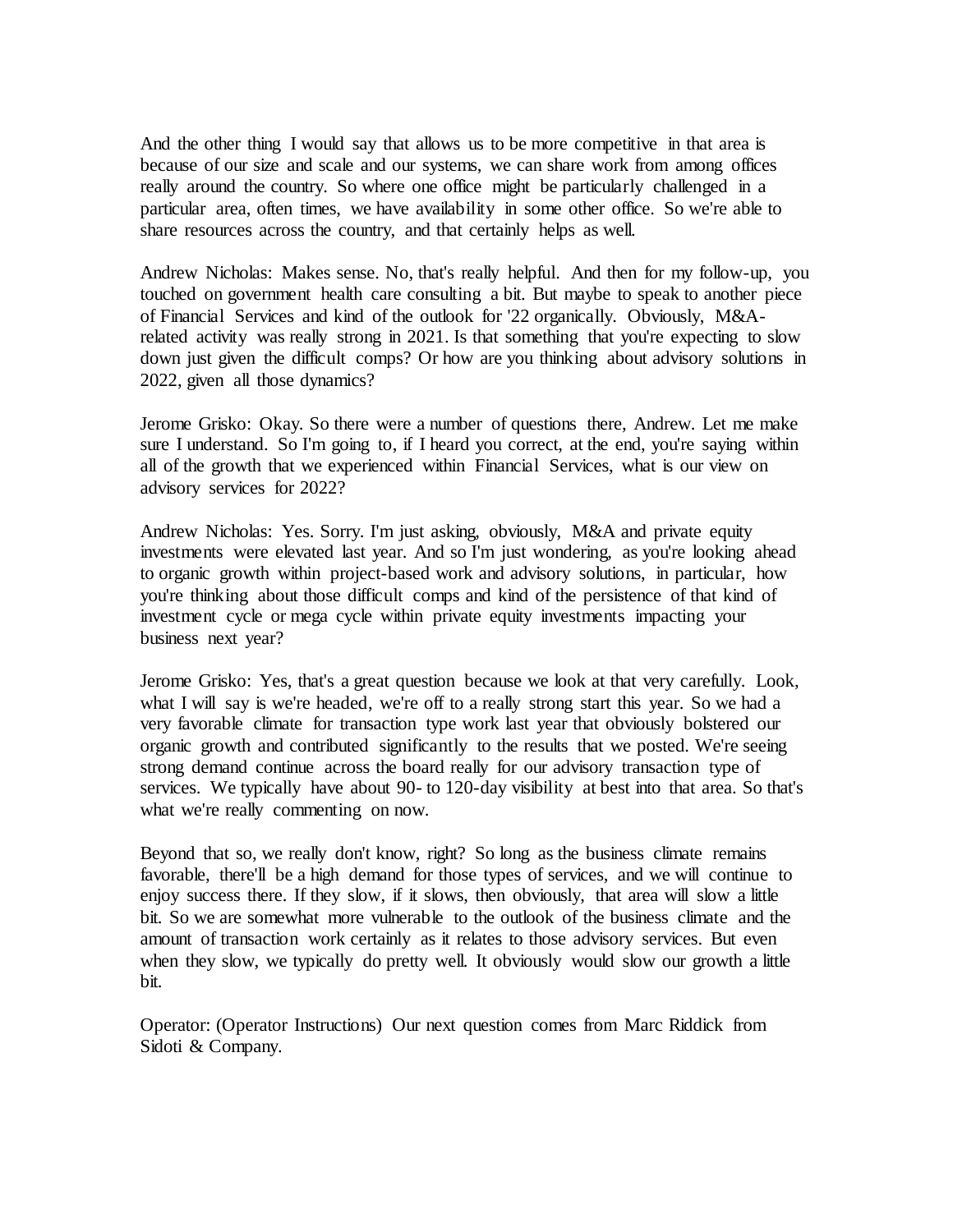Marc Riddick: So I wanted to touch briefly on as far as the tax season generally, is there anything that we should be thinking about as to year-over-year timing differences, complexity of rules, things like that, that could be either helpful, harmful or something we should be thinking about as far as the type of work you're going to be doing for the key season?

Jerome Grisko: Yes, Marc, interesting question and particularly insightful in light of what we experienced in 2020, right, when the pandemic hit and that season was pushed off and we had some anomalies as to how we might look at that relative to our typical cycle. I would tell you that unless something dramatic changes in the regulatory environment, we would expect that this season would look more like pre-pandemic.

So more like the seasons that we saw prior to 2020. So a typical busy season kind of through April 15. And then obviously into the fall, we have plenty of work to do between those two periods of time, but a more traditional cycle.

Marc Riddick: Okay. Great. And then one additional follow-up. You kind of touched on some of the digital outreach as far as from a recruiting standpoint. But one of the other areas that sort of, one of the things that took place during the pandemic that seems to be benefiting you now is the significant amount of digital outreach that took place during the pandemic.

I was wondering if you could spend a little time sort of talking about that a little bit? And I'm not sure if that's something that's quantifiable as to the benefits to your organic growth that you saw this year and what you think you might see going forward? I was wondering if you can sort of talk about that a little bit and how that helped or what your experiences and views are as to the benefits in that time frame.

Jerome Grisko: Yes. Thank you, Marc. We look at that in some of the lessons that we learned through the pandemic. And the question came up earlier on cross-serving. What we've learned, particularly with some of our mid-market clients. So our larger clients, we're really proactive account planning. We're in front of them all the time. We have teams assigned to them. But as the clients get smaller, sometimes, it's hard to get to them, right? And where we really saw a significant opportunity in growth and reception into the communities was through our digital outreach really beginning in the pandemic.

Our clients, obviously, we're facing a very challenging business climate. We had solutions for them. We weren't able to pick up the phone all time or get in front of those clients. We reached out to them digitally and have really, really tremendous success. So we've built on that kind of throughout 2021. We will continue to build on that into 2022. We saw a significant incremental revenue through those efforts last year in 2021, and we would expect for that to continue. So that's a great observation and one that we're very focused on and very encouraged by the results that we're seeing.